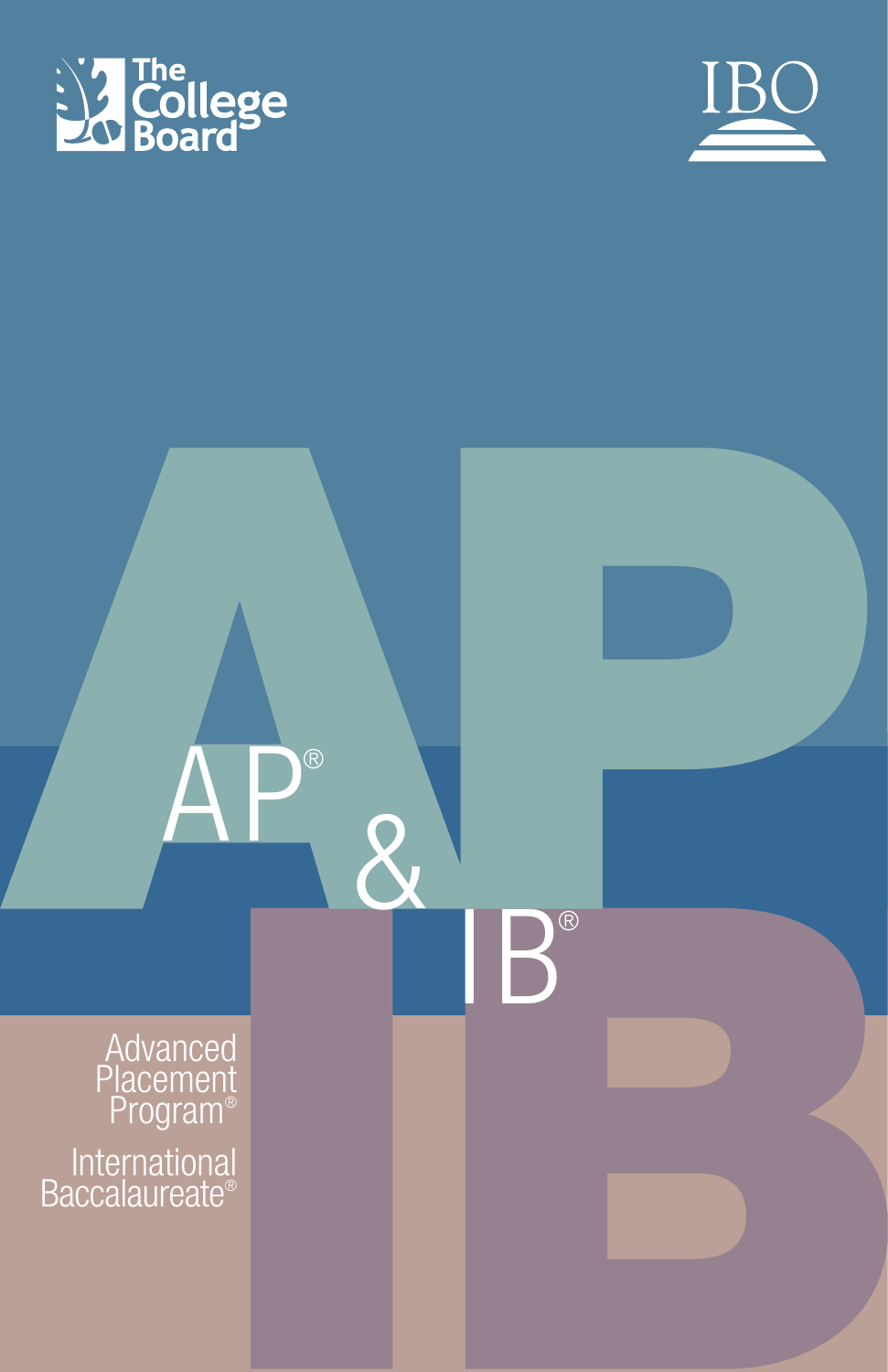## What is the Advanced Placement Program®?

The Advanced Placement Program® (AP®) is a challenging academic program designed to provide motivated high school students with college-level academic courses. Established in 1955 by the College Board, the AP Program is a cooperative educational endeavor between secondary schools and colleges and universities. High school students who complete AP courses demonstrate their mastery of subject material by earning qualifying grades on AP Examinations.

AP is considered a standard for academic excellence in the United States, where nearly 60 percent of secondary schools participate in the program. AP courses with qualifying exam grades are accepted for credit, advanced placement, or both, by most American colleges and universities. In addition, AP courses and exam grades are used in the admissions process in more than 400 universities outside the United States.

## What is the International Baccalaureate®?

The International Baccalaureate® Diploma Program (IB®) is a rigorous preuniversity program leading to assessments in six subject areas. Established in 1968, the IB offers a challenging curriculum noted for its depth and its international perspective. The two-year IB Diploma provides a coherent and demanding educational

experience across the full curriculum. Beyond completing college-level courses and examinations, IB students are also required to engage in community service, individual research, and an inquiry into the nature of knowledge.

The IB Diploma is accepted as an admissions credential at universities in 102 countries. In addition, high scores on IB exams often entitle students to credit or placement at university. IB courses and exams are offered at 1,217 schools in 113 countries.

## What is the AP® International Diploma?

The AP International Diploma (APID) was designed to accommodate American and international students at secondary schools in the U.S. and abroad who are applying to universities outside the United States. To qualify for the APID, students must earn AP grades of 3 or higher on four AP Exams in three of the five subject areas listed below. Students must take two exams in two different languages (Area I), either a Science or Mathematics exam (Areas II and III), and one or more exams from a subject area not already selected.

|                   | Area I: Languages                    |
|-------------------|--------------------------------------|
| Area II: Sciences |                                      |
|                   | Area III: Mathematics                |
|                   | Area IV: History and Social Sciences |
| Area V: Electives |                                      |

Students do not formally apply for the AP International Diploma. It is automatically awarded to any AP student who resides outside the U.S. and who successfully meets the diploma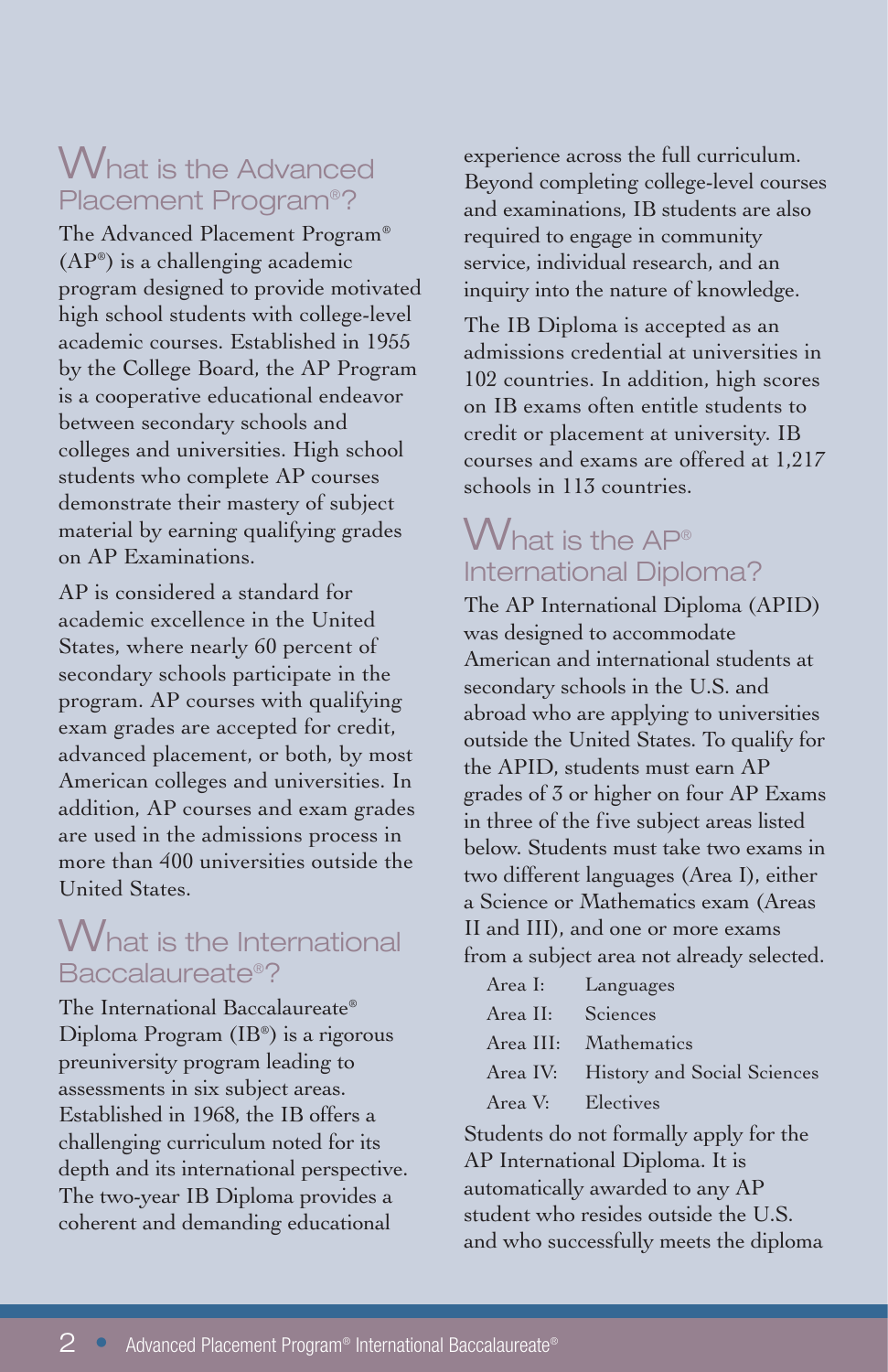criteria. U.S. residents who meet the APID criteria and request that their AP Examination results be sent to a university overseas will also be awarded an APID certificate. The APID is in the process of being revised.

## $V$ hat is the IB® Diploma?

The International Baccalaureate Diploma, based upon best practices from national systems of education around the world, was designed to provide students from all countries an education credential that could be understood by universities in any country. IB assessment is varied, authentic, and takes place over the entire course of IB instruction. It culminates in a series of examinations, which were offered in 157 different subjects in 2001. These subjects are drawn from the following six subject groups.

> Language A1 Language B, Language A2, Ab Initio Individuals and Societies Experimental Sciences Mathematics Arts

Full IB Diploma students must study one course from each of the first five groups, plus either an Arts course or an elective from Groups 1–5. In addition, all diploma candidates must fulfill three central requirements:

1. Theory of Knowledge, an externally assessed course that contrasts ways of knowing in all six subject areas;

- 2. Extended Essay, an externally assessed, independent research project of 4,000 words in one of the six subject areas;
- 3. Creativity, Action, Service (CAS), active involvement in a minimum of 150 hours of community service, artistic, and physical activities.

IB assessments are scored on a 1–7 scale, with up to three additional points available for exemplary work on Theory of Knowledge and the Extended Essay. To earn an IB Diploma, a student must achieve a minimum total score of 24 points without any failing conditions.

## Who creates the AP Examinations, and how are the exams graded?

AP Examinations are created by a committee of experienced AP secondary school teachers and university professors specializing in each of the disciplines for which an examination is offered. The multiplechoice portion of AP Exams is scored by computer. The free-response sections of AP Exams are scored by AP teachers and university professors in a weeklong June scoring session. Detailed scoring rubrics are established for each examination by Chief Faculty Consultants for each discipline, who oversee the scoring of the free-response questions. Great care is taken by the Chief Faculty Consultants to ensure accuracy and consistency in scoring to result in a fair assessment of student free-response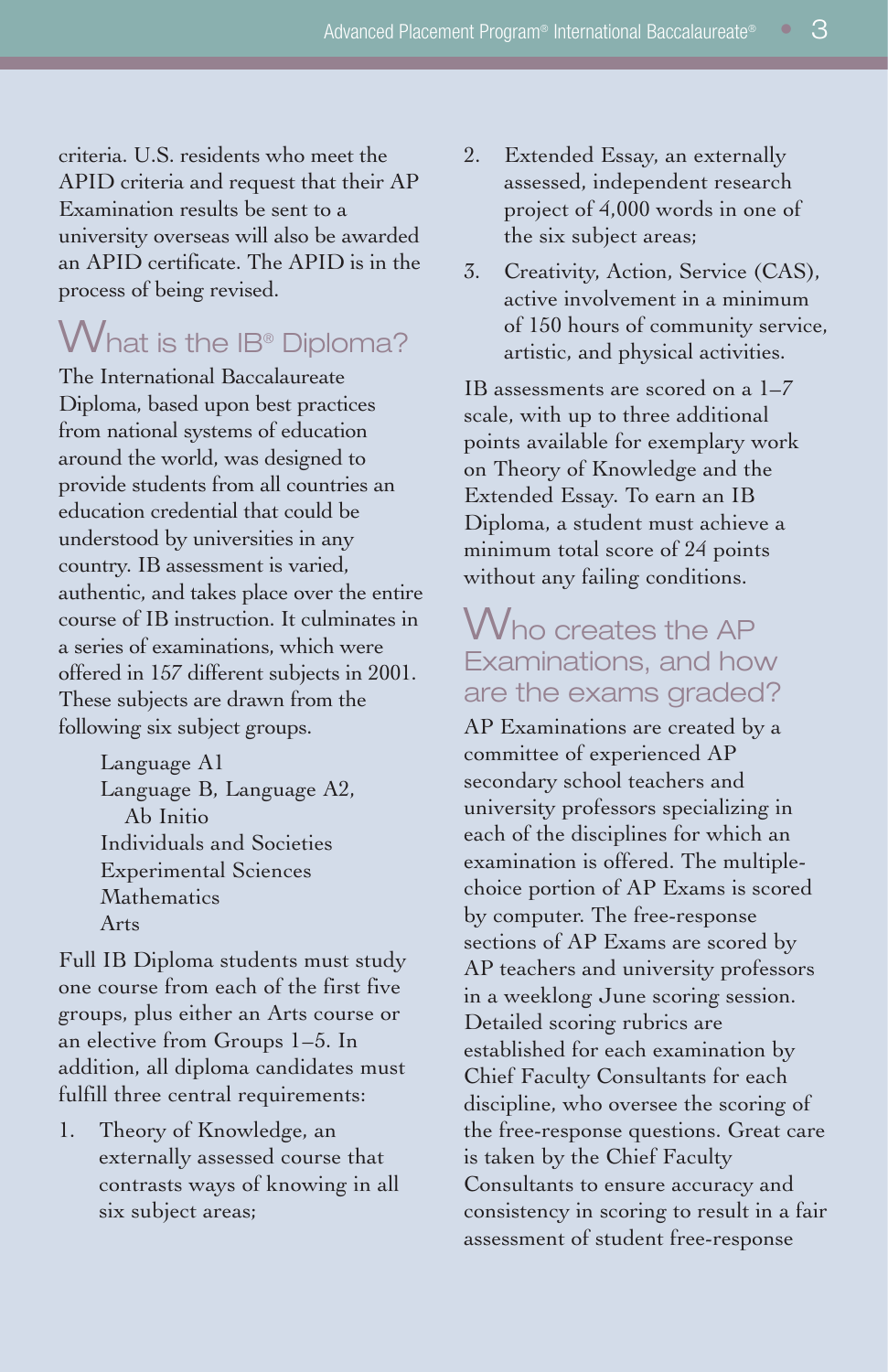performances. Total composite scores for the combined multiple-choice and free-response portions of the exams are converted into AP grades of 1 (no recommendation) to 5 (extremely well qualified), which are released in mid-July to the students and the colleges and universities of their choice.

## Who creates the International **Baccalaureate** examinations, and how are the exams graded?

Generally speaking, the final IB grade of 1–7 consists of two major elements. Between 20 and 50 percent of the grade is based on internal assessment, classroom work done during the IB course and graded by IB teachers against specific published criteria. The remaining 50–80 percent of the grade is based on external assessments, which are developed by an international board of chief examiners, with input from IB teachers from around the world.

These criterion-based assessments are graded by an international body of 3,500 trained IB examiners, consisting of university professors and master secondary school teachers. The work of the examiners is moderated by an examining board that is also responsible for ensuring that scoring is consistent across subjects and across the world. A final award meeting takes place in each subject at IB's Curriculum and Assessment centre in Wales, and results are issued each year in early July.

## How do colleges and universities recognize AP courses and the AP International Diploma?

Approximately 3,000 North American universities recognize AP courses and examinations. Students presenting qualifying grades on AP Exams may earn anywhere from 3 to 6 credits (for a single course) to one year of college credit, and on occasion, two years of credit, thereby earning second-year and sometimes third-year standing. As universities in the United States and abroad differ regarding the exact nature of their acceptance policies, AP students are advised to inquire directly at the universities concerning their respective policies for specific AP Examinations.

AP courses and qualifying grades are also used as acceptance and admissions criteria by an increasing number of universities in identifying highperforming and highly motivated students. By taking AP courses, students demonstrate their mastery of a subject and their ability to work at the academic level required in higher education.

Students who have earned the AP International Diploma fulfill university qualification requirements for numerous selective universities in Australia, Austria, Canada, Ecuador, France, Germany, Ireland, Israel, the Netherlands, Slovakia, Sweden, Switzerland, Turkey, and the United Kingdom.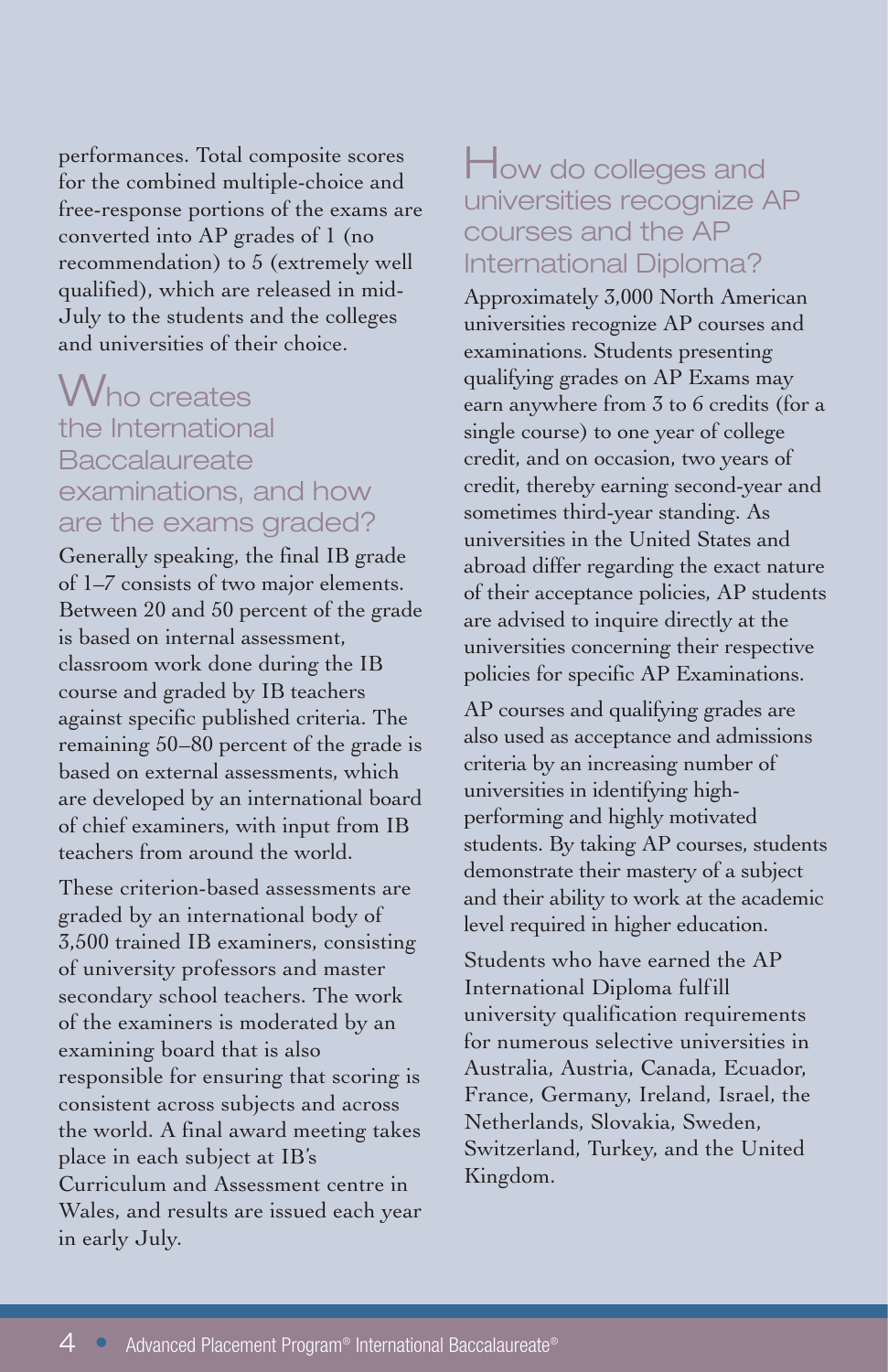## How do colleges and universities recognize International Baccalaureate courses and the IB Diploma?

IB has largely succeeded in its goal to be a universally recognized admissions credential. Specific agreements are in place with ministries of education and universities in 102 countries that recognize the IB Diploma as a valid means of earning entry to postsecondary study.

The IB Diploma is increasingly being viewed as a strong indicator of academic promise and achievement. IB students often have an advantage in the admissions process at selective universities. In addition, IB courses and exams are recognized for the purpose of advanced credit and/or placement at over 900 North American colleges and universities. In fact, over 150 postsecondary institutions now grant a full year of credit to students who have earned the IB Diploma.

## What similarities exist between the AP and IB programs?

- 1. Both are rigorous programs devoted to educational excellence; each program sets high performance standards for students and faculty.
- 2. Both programs involve dedicated and creative teachers committed to their students, their disciplines, and their profession.
- 3. Both programs attract highly motivated students who wish to excel academically and attend the most selective colleges and universities.
- 4. Both programs provide for articulation with middle-school curricula, IB through its Middle Years and Primary Years Programmes, and AP through its Pre-AP® program and its K–12 initiative.
- 5. Both programs have attracted the attention of international educators, educational policymakers, and the general public as ways to improve the quality of education around the world.
- 6. Both programs value students doing independent research, thinking, and writing. IB students are expected to produce a 4,000 word Extended Essay as a formal requirement of the IB Diploma. AP teachers and IB teachers typically require students in AP and IB courses to write extended research essays, papers, and reports that involve the use of both primary and secondary sources, and that also require independent thinking, analysis, and interpretation.
- 7. In support of the academic programs, both AP and IB offer extensive professional development opportunities for teachers and administrators worldwide.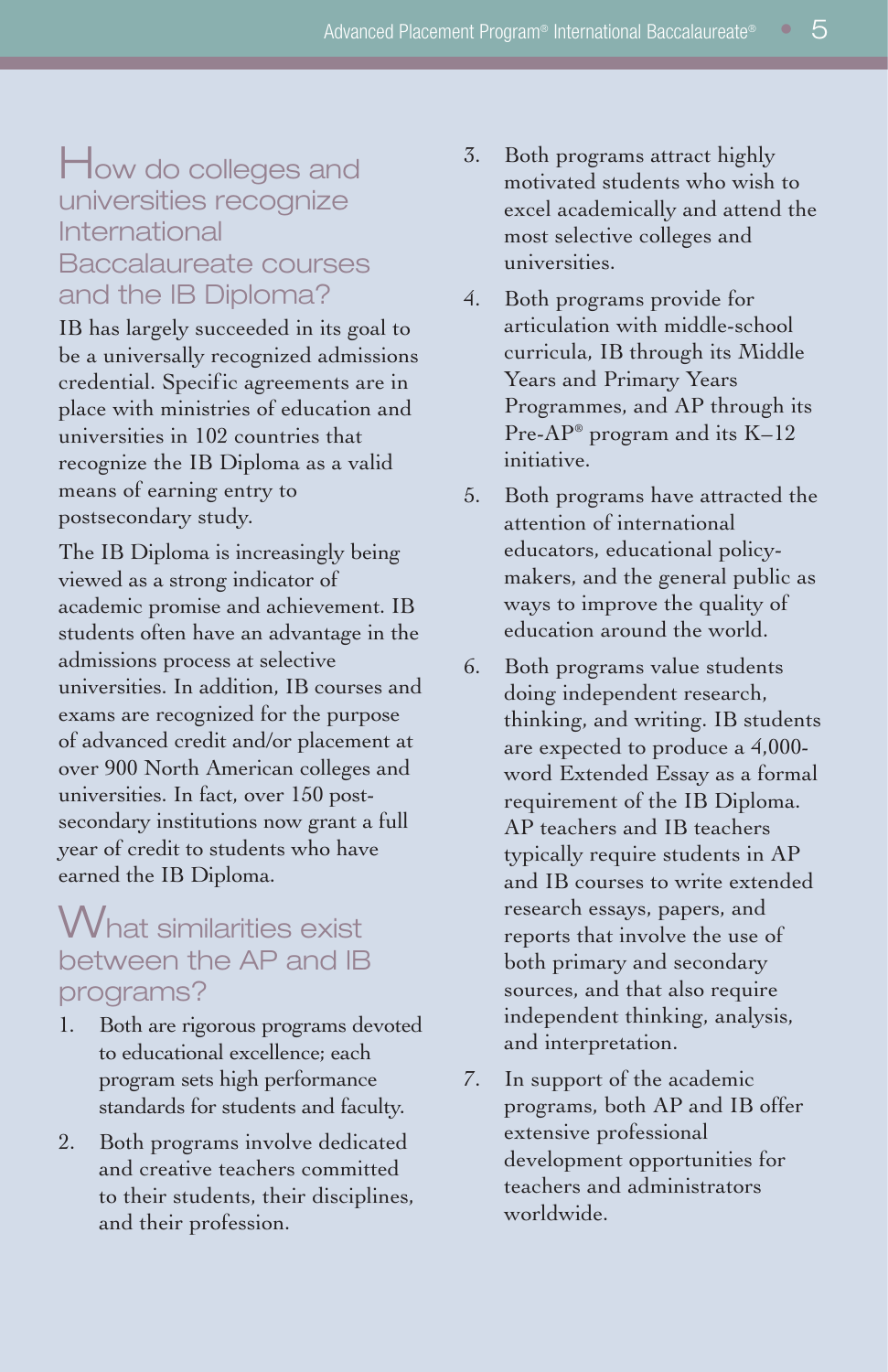#### Why do AP? Extensive Recognition

AP is recognized by approximately 3,000 American colleges and universities, which grant credit, advanced placement, or both for AP courses and exam grades. More than 400 additional universities in 27 countries also recognize AP courses and exam grades in the admissions process. Colleges and universities recognize the value of AP for preparing students to succeed in rigorous university courses.

#### Affordability and Flexibility

AP is affordable, the only fee being the \$82 per examination, \$22 of which may be waived in cases of economic need. AP offers flexibility for schools, which can offer one or many AP courses, and different AP courses from year to year. AP also offers flexibility for teachers, who have latitude to determine their own curricula.

#### Access and Equity

AP promotes open access to students who may excel in only one or two academic disciplines. The AP Program is designed to give all students an opportunity to challenge themselves with a rigorous academic experience.

#### Exam Reliability and University Standards

AP emphasizes statistical exam reliability to ensure fairness in scoring, along with results that can be trusted by students, schools, and universities. Through regular surveys and comparability studies, the AP Program ensures that courses and examinations reflect actual university-level standards.

#### Why Do IB? A High Level of Recognition

Universities in 102 countries welcome IB diplomas as well as individual courses for admissions, placement, and credit purposes. Individual IB courses are recognized as signifying a student's rigorous preparation in an academic discipline; the IB diploma signifies such preparation in all six academic disciplines, service to community, and development of an international perspective.

#### Fair and Balanced Assessment Using International Standards

IB assessment is of many types, occurs several times over the usual two-year duration of IB courses, and includes the classroom teacher as a partner. IB students' work is assessed by several examiners whose assessments are carefully moderated by an international examining board. IB teachers receive detailed formal feedback on every aspect of their students' IB assessment each year.

A Remarkable Degree of Flexibility IB curricula and examinations are available in IBO's three official languages of English, Spanish, and French. The IB Diploma offers schools a wide variety of courses, teachers a wide choice of topics, and students a wide variety of assessments and areas of specialization.

#### Commitment to Authorized Schools

Schools must undergo an exhaustive application process for authorization to offer our courses. Once authorized, schools are required to participate in IB professional development on a regular basis and to be reviewed every five years by the appropriate regional IBO office.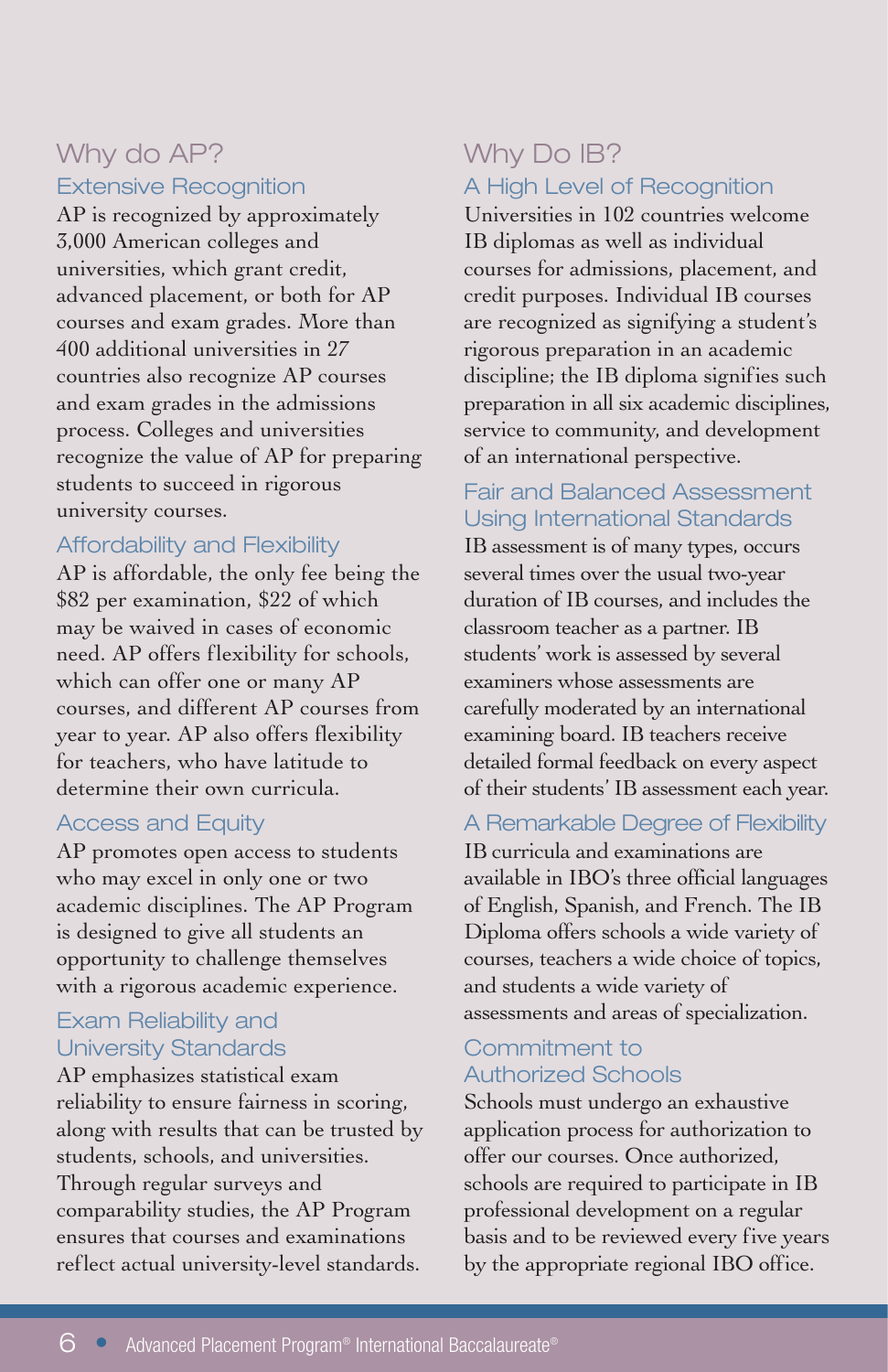# Comparative Data 2003

|     | Number of | Number of    | Number of    | Number of |
|-----|-----------|--------------|--------------|-----------|
|     | Schools   | Students     | <b>Exams</b> | Countries |
| АP  | $14,000+$ | $1,000,000+$ | $1,737,000+$ | 100       |
| IB. | $1,200+$  | 55,000+      | $190,000+$   | $-113$    |

## AP and IB: An Overview

Courses and Examinations Courses and Examinations Scholar Awards / School Awards TOK / CAS / Extended Essay Recognition in the U.S. and Abroad Recognition Abroad and in the U.S. AP International Diploma **IB Diploma** Pre-AP Program Initiatives Middle Years Programme and

AP Program Elements **IB Programme Elements** Teacher Professional Development Teacher Professional Development Centralized Assessment Centrally Moderated Assessment Primary Years Programme 34 Exams, 19 Disciplines 162 Exams, 51 Disciplines

Placement Program, AP, Pre-AP, and the acorn logo are registered trademarks of the College Entrance Examination Board. Other products and services mentioned herein may be trademarks of their respective

## www.collegeboard.com

www.ibo.org